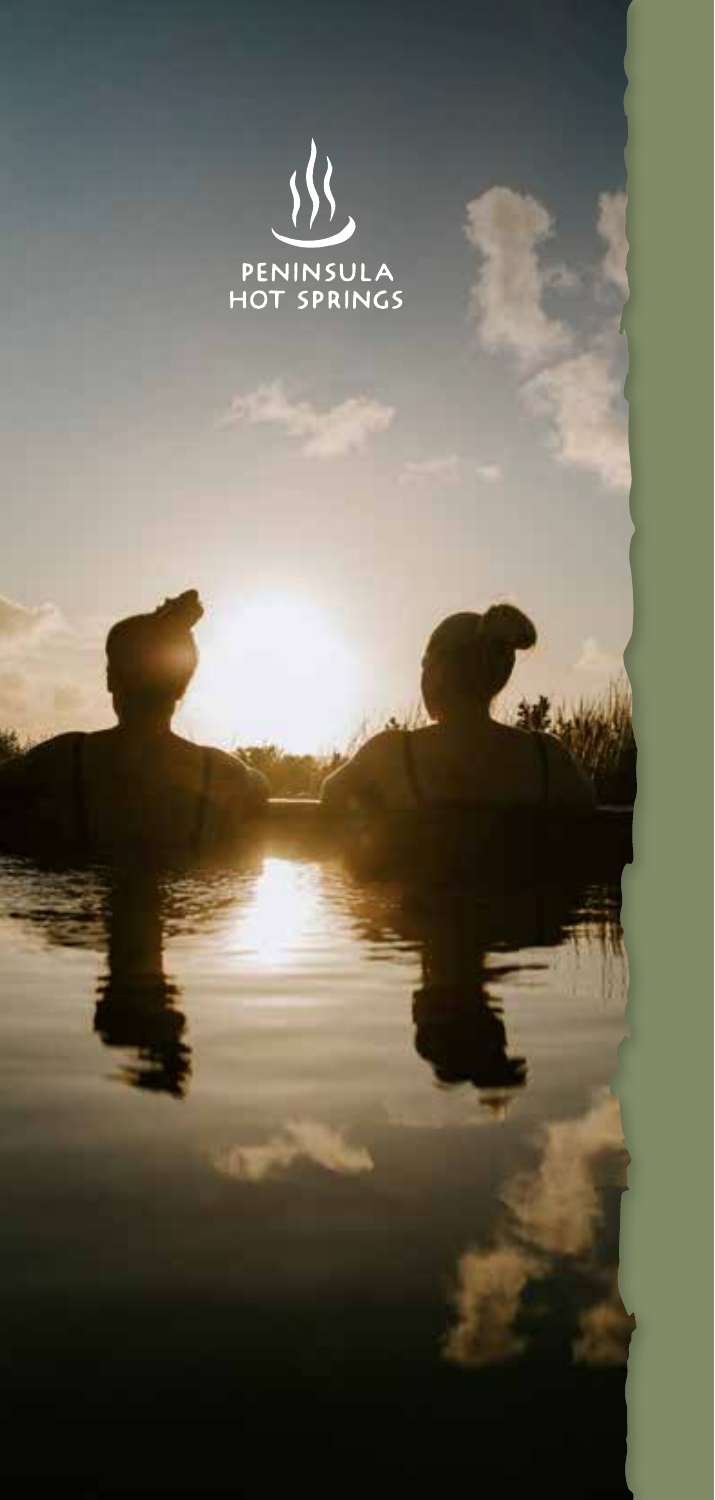### contents

- bathing
- relaxation spaces and wellness activities
- dining
- spa
- spa treatments
- pricelist
- 12 stay at the springs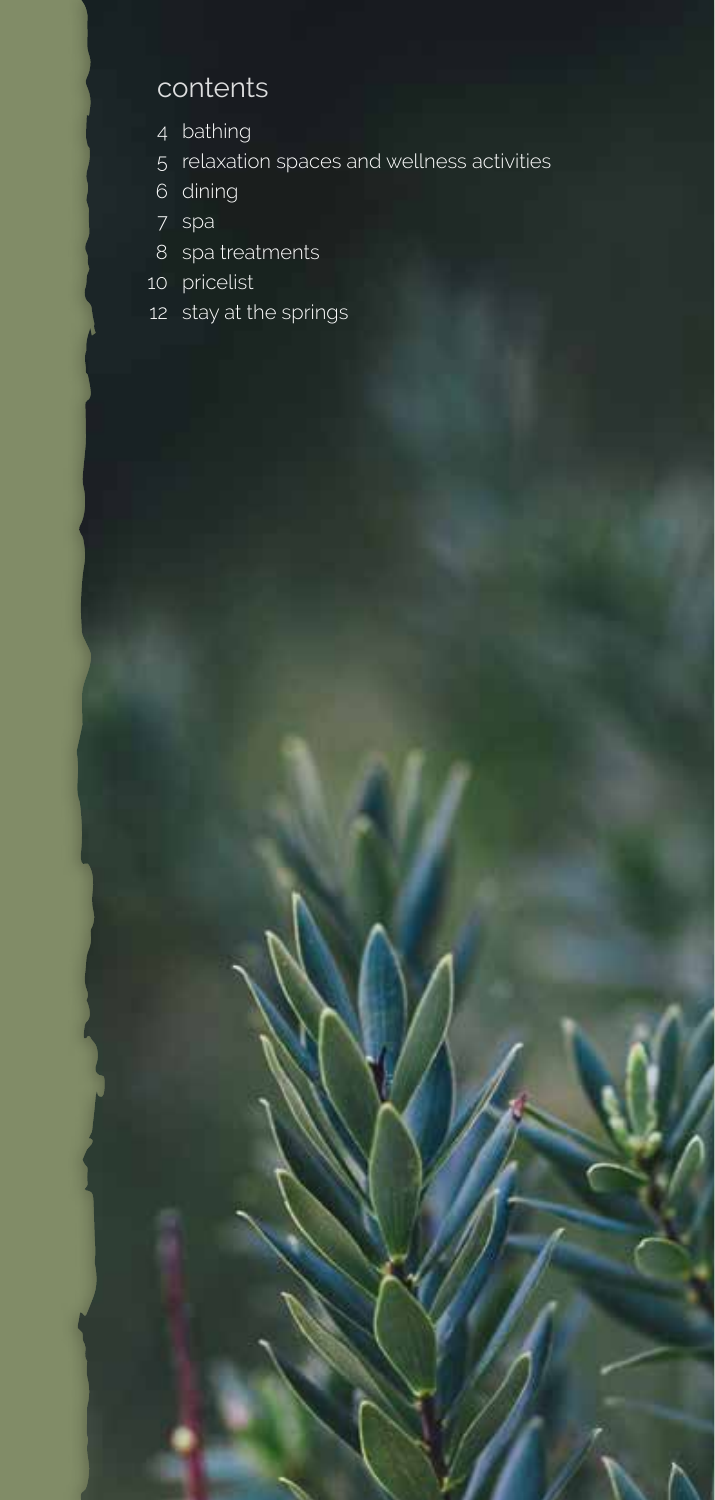# your journey to relaxation starts here

Bathe, relax and dine at our coastal oasis of health and wellbeing on the Mornington Peninsula.

Peninsula Hot Springs is a natural thermal mineral springs and day spa facility, less than 90 minutes drive south of Melbourne.

Discover over 70 globally inspired bathing and wellness experiences, nestled harmoniously in the natural landscape.

### our water

Drawing on the wisdom of many cultures, water has long been harnessed to encourage physical and emotional wellbeing.

The healing waters continually flow into our pools, emptying and refilling throughout the day and never recirculating. Every pool has a fresh and new body of water every four hours.

High in mineral content, our water is naturally heated by the earth's core and is estimated to be over 10,000 years old. Peninsula Hot Springs is a filtration hot spring with waters rising 637 metres from below the earth's surface.

Magnesium, boron, potassium and sodium naturally occur in our geothermal waters. Experience the healing benefits of these minerals including stress and blood pressure reduction, detoxification, rehabilitation of muscles and joints and sleep improvement.









magnesium

boron

potassium

sodium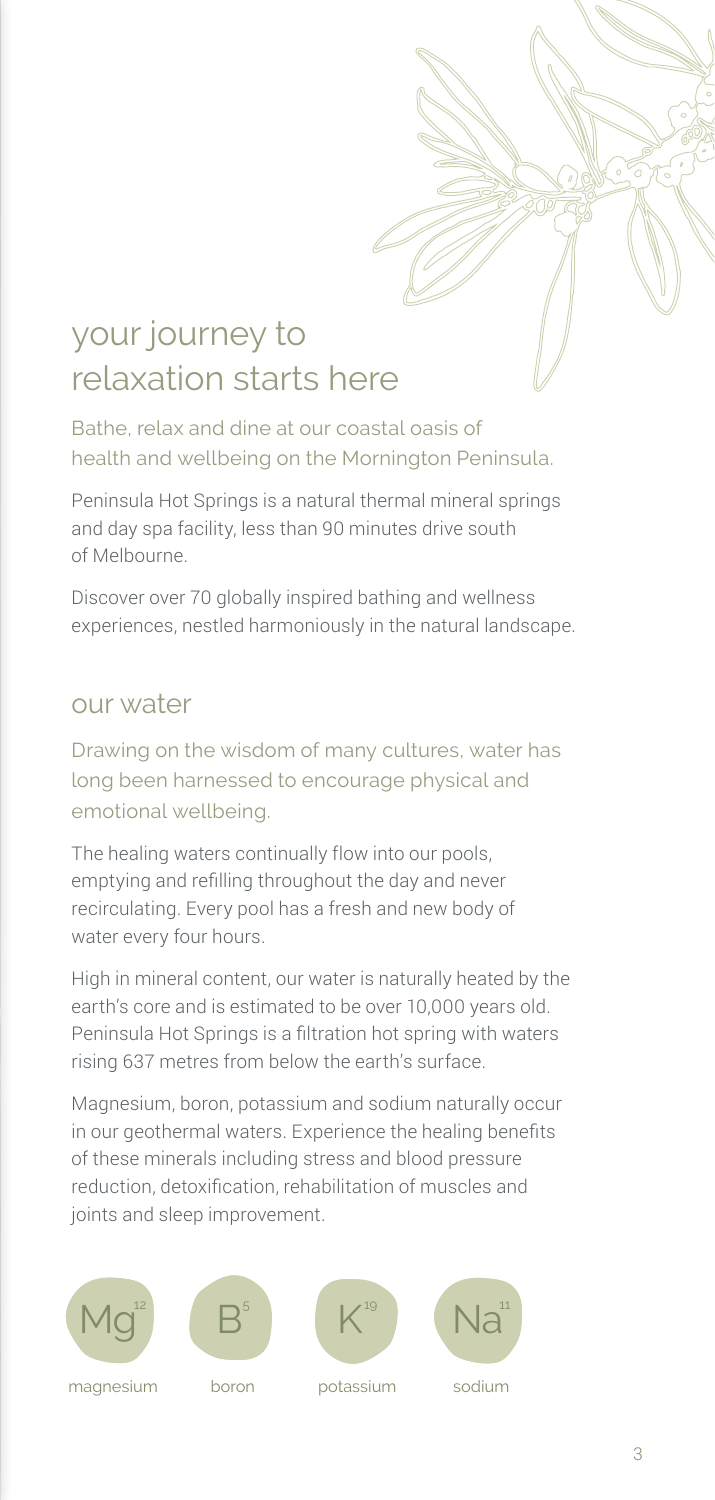

# bathing

#### geothermal bathing

Immerse yourself in natural thermal mineral waters, which flow from deep underground into pools and private baths at Peninsula Hot Springs. Awaken your senses and connect with yourself and nature in the company of others. We offer three bathing experiences to choose from.

The **Bath House** is a sociable bathing experience open to all ages and is perfect for groups, friends and extended families with over 50 globally-inspired experiences.

The Spa Dreaming Centre is a blissful sanctuary with an emphasis on tranquil spaces, designed for guests 16 years and older.

Alternatively we offer three serene private bathing options for your enjoyment. Indoor private bathing pavilions are an idyllic place to unwind alone or with someone else, while the private outdoor pool is ideal for a solitary retreat, to reconnect with your partner or friend or to celebrate with a group of up to five adults. We also offer the option to enhance your Bath House bathing experience with a reserved pool. The pool is suitable to be booked for up to 5 people for 45 minutes.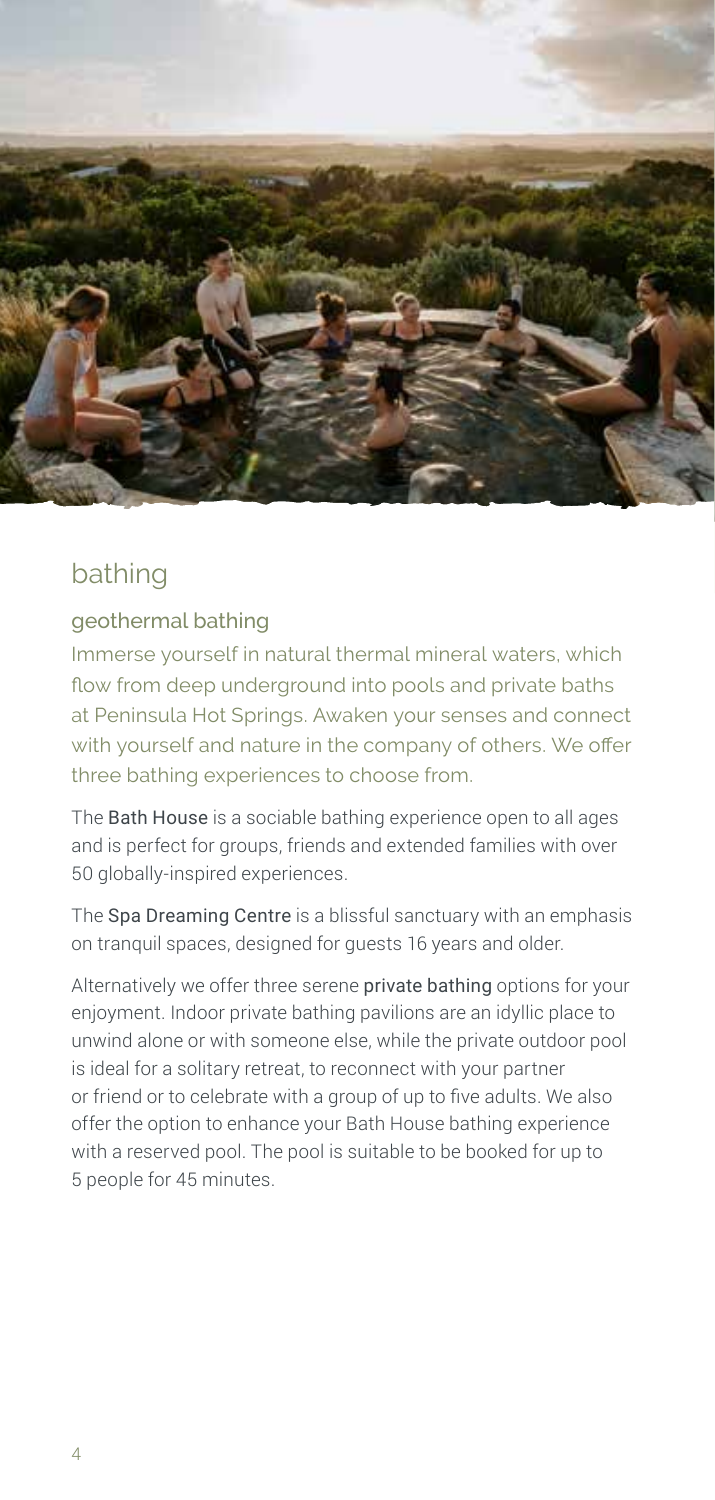

### relaxation spaces

Gather your family, your friends or your partner and relax, connect and rejuvenate in one of Peninsula Hot Springs' new relaxation spaces.

We have spaces suitable for smaller or larger group sizes, accommodating 1–50 people. Enjoy your own sense of privacy in one of our relaxation spaces; our relaxation dome, relaxation cabana or Moroccan Pavilion, perfect for a special occasion.

## wellness activities

Discover our unique and signature wellness activities that combine our healing waters with a range of movement and mindfulness practices to create the ultimate wellbeing experience in our Bath House.

*For our most recent wellness activity program, visit peninsulahotsprings.com/wellness*

# did you know?

Every evening after the sun goes down, our pools are emptied and thoroughly cleaned by our overnight team, ready for the new day.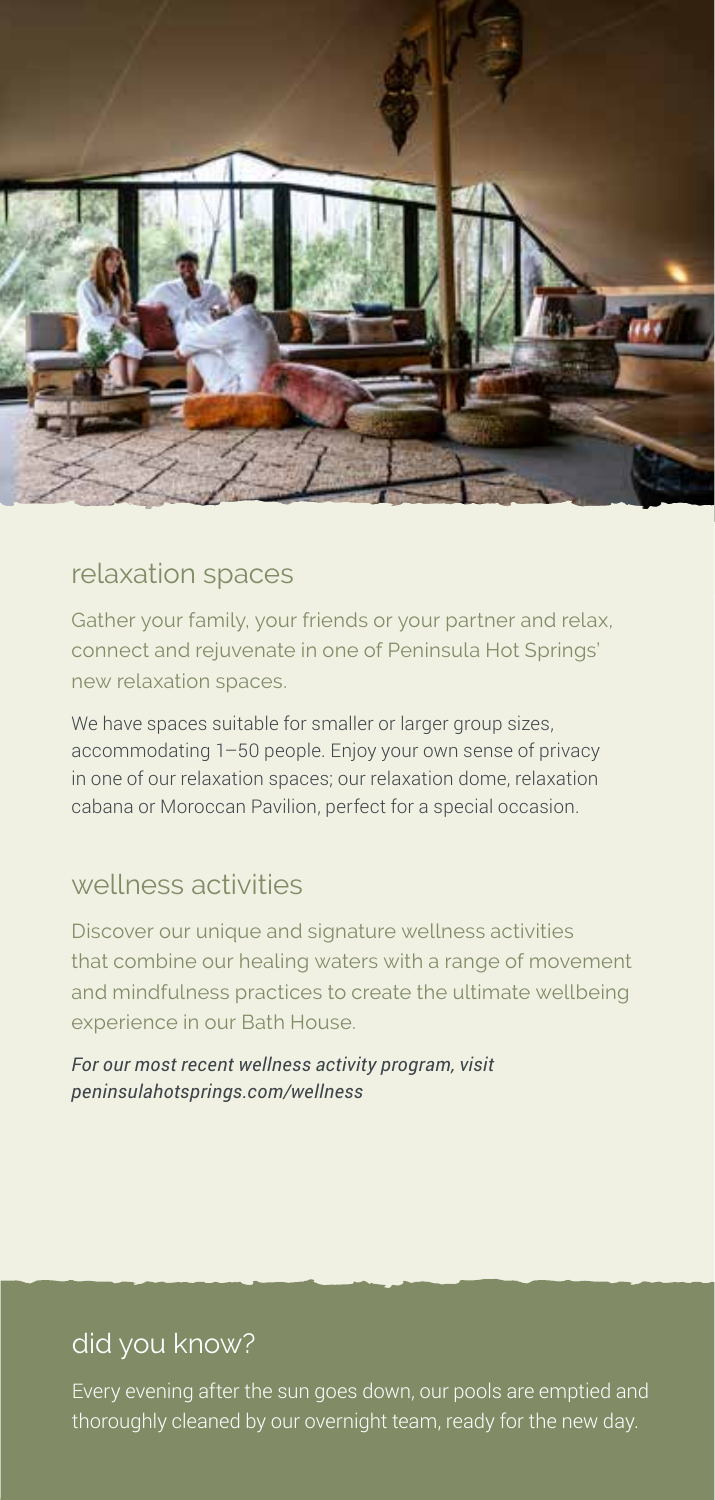

# dining

Enjoy a dining experience like no other to nourish your appetite and replenish your body. Relax in your robe and take a break to enjoy breakfast, lunch, dinner or a light snack.

We regularly source seasonal vegetables and herbs from our very own food bowl, adding the ingredients to the delicious dishes created for you to enjoy.

#### Bath House café

Our outdoor Bath House café serves a selection of light meals, refreshing drinks and freshly ground coffee for you to enjoy.

#### Amphitheatre café

Feed your soul with a selection of globally inspired, healthy dishes, juices, smoothies or coffee in our new café.

#### Picnic gardens

Feast on your own picnic in our Bath House and Amphitheatre picnic gardens with tables and plenty of lawn space in a picturesque native setting.

#### Spa Dreaming Centre dining room

Spa Dreaming Centre guests are invited to dine in their robes in our adults-only dining room, serving delicious meals with complete table service and is fully licensed.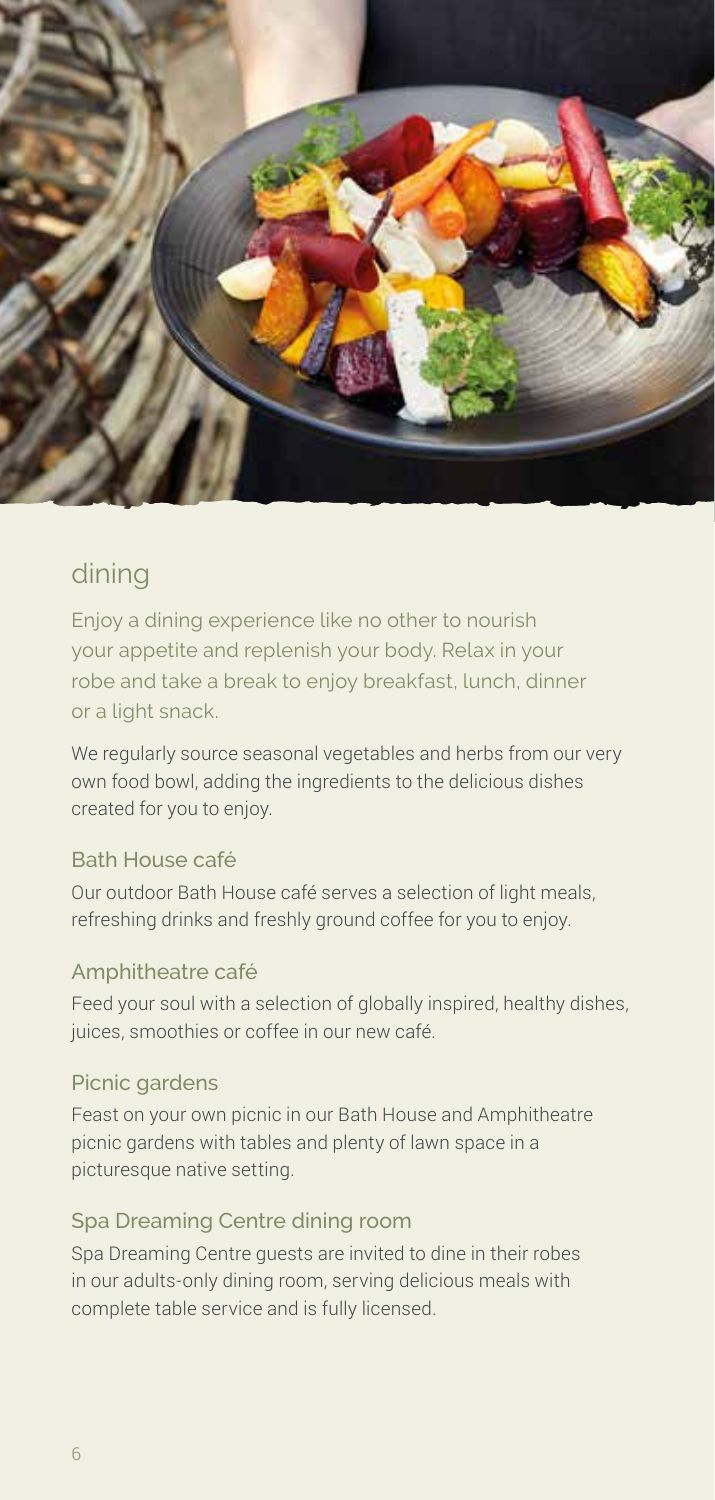

#### spa

Surrender your body to complete relaxation with our signature spa treatments and balancing therapies honouring global traditions. Cleanse, refresh, restore and balance your body through medium pressured relaxation massages, facials and body treatments. Reserved for quests 16 years and above.

Geothermal bathing in our Spa Dreaming Centre is included with all treatments. We recommend bathing prior to your treatment to enjoy deeper benefits, eliminate body toxins, promote healthy skin and feel the therapeutic results more deeply.

We also offer spa treatments in our secluded relaxation cabanas within our Bath House. Guests in this area can enhance their experience with a relaxation massage amongst nature.

## insider's tip – our most popular spa treatment

Treat yourself with one of Peninsula Hot Springs' most popular spa treatments the Dreamtime Stone massage. A one of a kind Synthesis Organics full body massage featuring warm and cool Australian stones. Dreamt up in collaboration with a Kurradji, Indigenous Medicine man, we invite you to access a deep inner listening, quiet still awareness and an understanding of the beauty of nature in the way of Dadirri.

*For more information visit peninsulahotsprings.com/spa*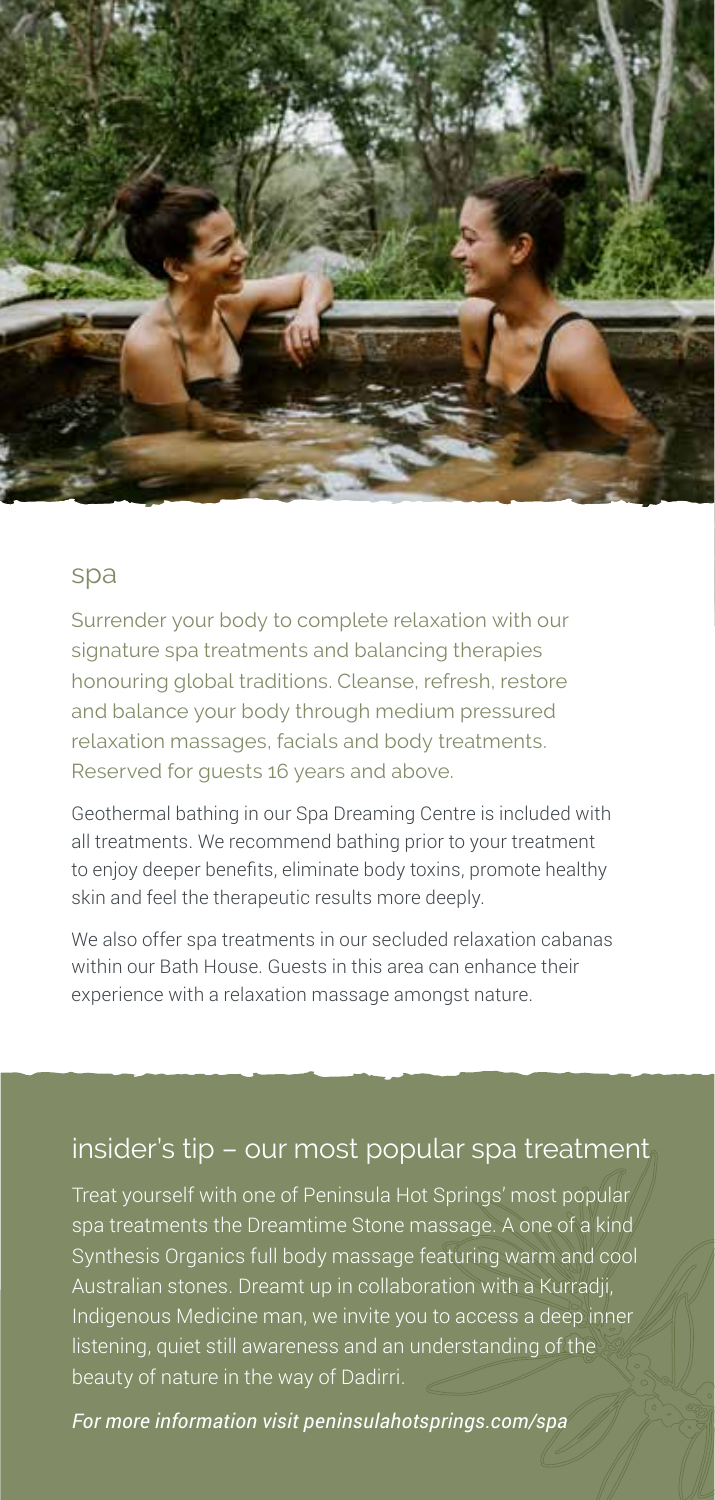# spa treatments

|                                                                                                                                                                                                                                                                                                                                                                                                                                                                 | 60        | mins mins mins mins | 90 120 180 |  |
|-----------------------------------------------------------------------------------------------------------------------------------------------------------------------------------------------------------------------------------------------------------------------------------------------------------------------------------------------------------------------------------------------------------------------------------------------------------------|-----------|---------------------|------------|--|
| massage                                                                                                                                                                                                                                                                                                                                                                                                                                                         |           |                     |            |  |
| peninsula vine - experience the essence of the<br>Mornington Peninsula with a relaxing massage<br>including a hydrating, antioxidant rich grape balm,<br>made from locally grown Shiraz grapes.                                                                                                                                                                                                                                                                 | $\sqrt{}$ |                     |            |  |
| relaxation - a tailored medium pressure massage<br>using calming oils from either Subtle Energies or<br>Synthesis Organics. A combination of relaxation<br>techniques will encourage complete calmness of the<br>mind and body.                                                                                                                                                                                                                                 | $\sqrt{}$ | $\sqrt{}$           |            |  |
| yinga - our unique signature massage is designed<br>to encourage a sense of wellbeing. A combination<br>of medium pressure relaxation techniques, focusing<br>on the back of the body to leave you feeling deeply<br>relaxed and rebalanced.                                                                                                                                                                                                                    |           | $\sqrt{ }$          |            |  |
| dreamtime stone - take a sublime journey through<br>this special Synthesis Organics full body massage<br>featuring warm and cool Australian stones. Dreamt<br>up in collaboration with a Kurradji, Indigenous<br>Medicine man, we invite you to access a deep inner<br>listening, quiet still awareness and an understanding<br>of the beauty of nature in the way of Dadirri.                                                                                  |           | $\sqrt{}$           |            |  |
| massage and facial                                                                                                                                                                                                                                                                                                                                                                                                                                              |           |                     |            |  |
| refresh - A nurturing aromatic back massage and<br>facial from Synthesis Organics. The massage uses<br>a blend of native Australian oils to enhance health<br>and emotional wellbeing. The replenishing organic<br>facial provides a clean and radiant complexion.                                                                                                                                                                                              | $\sqrt{}$ |                     |            |  |
| rebalance - take your relaxation to the next level<br>with Synthesis Organics. A 60 minute full body<br>massage followed by a replenishing 30 minute<br>organic facial.                                                                                                                                                                                                                                                                                         |           | $\sqrt{}$           |            |  |
| surrender - discover perfect balance with a 60<br>minute Synthesis Organics bio-active facial and<br>a 60 minute relaxation massage.                                                                                                                                                                                                                                                                                                                            |           |                     | $\sqrt{}$  |  |
| rejuvenate & restore - Drawing from Subtle<br>Energies award-winning holistic age defying range,<br>this full face and body therapy encompasses<br>stress relief and emotional balance, along with<br>potent rejuvenating ingredients, for dull and dry<br>skin. Specialised Subtle Energies therapeutic<br>oils and actives are also included in the full body<br>massage to further assist with anxiety and<br>hormonal imbalance, as well as muscle tension. |           |                     |            |  |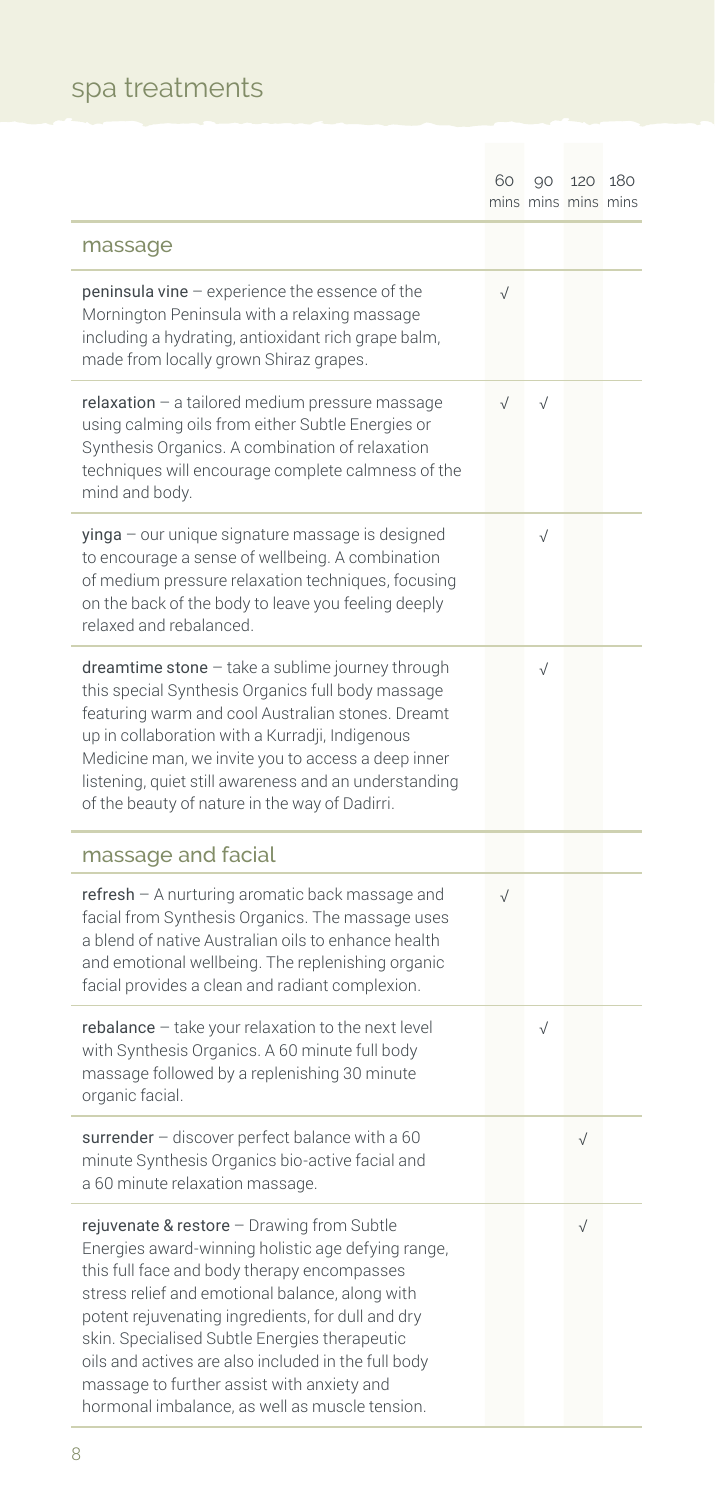|                                                                                                                                                                                                                                                                                                                                                                                                                 | 60        | 90        | 120 180<br>mins mins mins mins |  |
|-----------------------------------------------------------------------------------------------------------------------------------------------------------------------------------------------------------------------------------------------------------------------------------------------------------------------------------------------------------------------------------------------------------------|-----------|-----------|--------------------------------|--|
| facial                                                                                                                                                                                                                                                                                                                                                                                                          |           |           |                                |  |
| Synthesis Organics bio-active - personalised to<br>your skin, this 60 minute supernutrient organic facial<br>combines Australian essential oils, omegas and<br>antioxidant rich plant extracts and botanicals.                                                                                                                                                                                                  | $\sqrt{}$ |           |                                |  |
| Subtle Energies Holistic Balance - this powerful<br>60 minute facial is customised to your skins needs<br>be it for hydrating balance or deeper detoxification.<br>It draws on potent active ingredients such as Wild<br>Tumeric and Kashmire Lavender.                                                                                                                                                         | $\sqrt{}$ |           |                                |  |
| Subtle Energies Age Defying Radiance - this<br>customised unique anti-ageing facial harnesses the<br>potent blend of ancient cellular wisdom and modern<br>science. Includes a signature aromatic facial marma<br>massage to release muscle tension and anxiety.                                                                                                                                                |           | $\sqrt{}$ |                                |  |
| body treatments                                                                                                                                                                                                                                                                                                                                                                                                 |           |           |                                |  |
| botanical sea salt exfoliation - prepare your skin with<br>geothermal bathing and then rejuvenate with a unique<br>exfoliation blend of mineral rich Australian kelp, sea salt<br>and essential oils from Synthesis Organics, enhanced<br>with a relaxing native<br>botanical facial.                                                                                                                           | $\sqrt{}$ |           |                                |  |
| organic mineral mud wrap - begin with geothermal<br>bathing and a botanical sea salt exfoliation then be<br>cocooned in deeply cleansing Australian volcanic mud<br>with soothing botanicals and gently warming ginger<br>to boost circulation and oxygen flow. This treatment<br>from Synthesis Organics finishes with a relaxing scalp<br>massage, your skin will be left feeling soft and radiant.           | $\sqrt{}$ |           |                                |  |
| moroccan cocoon - experience geothermal bathing and<br>then discover the ancient Moroccan secret to beautiful<br>glowing skin. Harnessing precious Moroccan Argan oil,<br>Rhassoul clay, Demask rose and fragrant spices, your<br>sensory journey from Mira's Hand includes an enriching<br>salt and sugar exfoliation, detoxifying wrap, anti-oxidant<br>facial and relaxing scalp, back and shoulder massage. |           | $\sqrt{}$ |                                |  |
| face and body                                                                                                                                                                                                                                                                                                                                                                                                   |           |           |                                |  |
| botanical journey - flow through an aromatic<br>journey to pure relaxation. Begin your experience with<br>geothermal bathing, unwind with an organic mineral<br>mud wrap, organic hair and scalp treatment, relaxation<br>massage and Synthesis Organics bio-active facial.                                                                                                                                     |           |           |                                |  |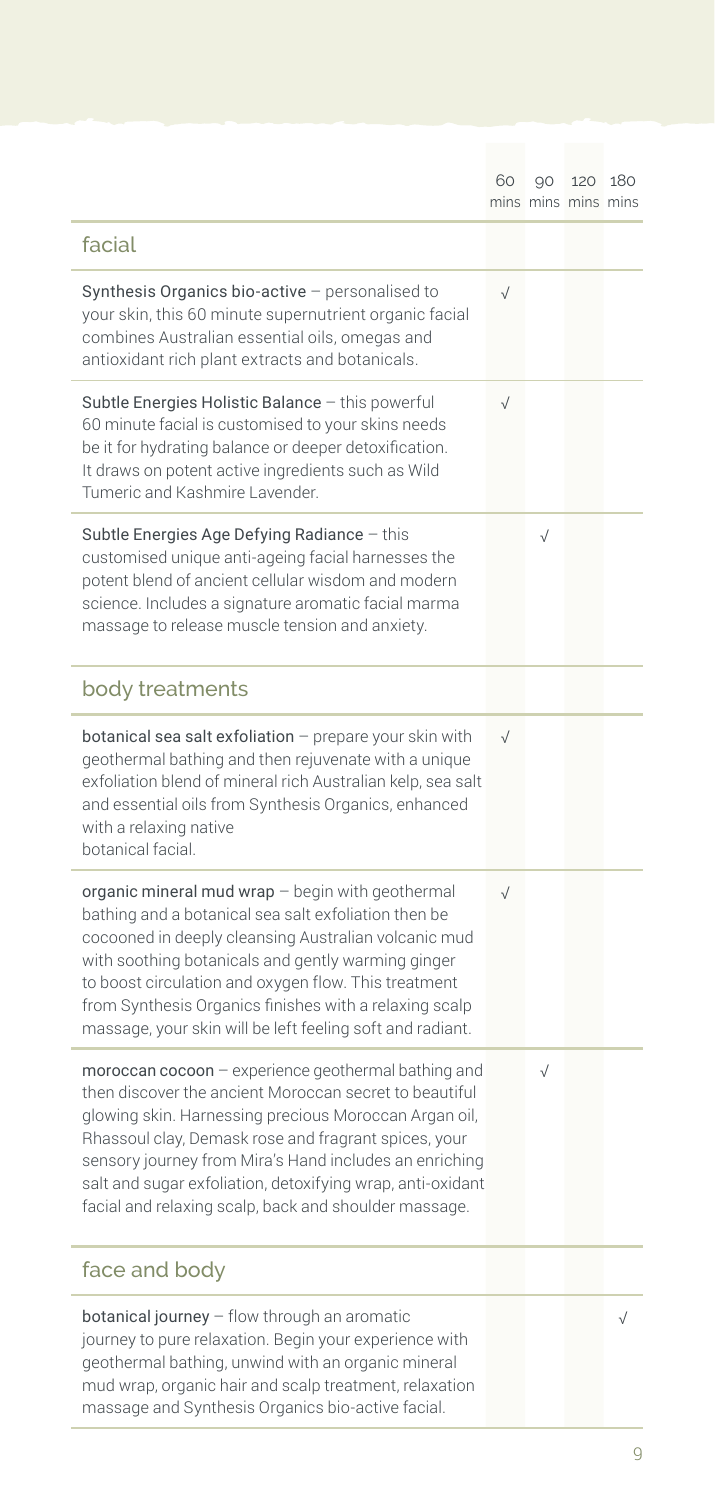### bath house bathing

|                              | recharge<br>60 minute<br>bathing<br>experience | revitalise<br><b>Bath House</b><br>bathing<br>experience | retreat<br><b>Bath House bathing</b><br>2 wellness activities.<br>Amphitheatre picnic<br>hamper, robe, towel<br>and locker hire |
|------------------------------|------------------------------------------------|----------------------------------------------------------|---------------------------------------------------------------------------------------------------------------------------------|
| Adult (16+ years)            | \$30                                           | <b>\$65</b>                                              | \$150                                                                                                                           |
| Child $(3-15 \text{ years})$ | \$20                                           | \$40                                                     |                                                                                                                                 |
| Infant $(0-2 \text{ years})$ | Free                                           | Free                                                     |                                                                                                                                 |
| Concession<br>and seniors    | \$25                                           | \$50                                                     |                                                                                                                                 |

All bathing bookings made on the same day as your visit are subject to availability and will incur a 10% premium

| $Reset - all$     | Spa Dreaming Centre bathing, Bath House | \$120 |
|-------------------|-----------------------------------------|-------|
| site bathing      | bathing towel, robe and locker hire     |       |
| Adult (16+ years) |                                         |       |

#### moonlit bathing

| Adult (18+ years)            | Spa Dreaming Centre bathing<br>from 11pm to 5am                                                          | <b>S65</b> |
|------------------------------|----------------------------------------------------------------------------------------------------------|------------|
| Moonlit minibreak<br>for two | Spa Dreaming Centre bathing for two.<br>artisan platter and wine for two, towel,<br>robe and locker hire | \$200      |

### private bathing

| Private sanctuary<br>and bathe       | 45-minute private bath or pool, Spa<br>Dreaming Centre and Bath House bathing,<br>towel, robe and locker hire                                                 | \$175 |
|--------------------------------------|---------------------------------------------------------------------------------------------------------------------------------------------------------------|-------|
| Private sanctuary,<br>dine and bathe | 45-minute private bath or pool, choice<br>of breakfast, lunch, graze or dinner, Spa<br>Dreaming Centre and Bath House bathing,<br>towel, robe and locker hire | \$225 |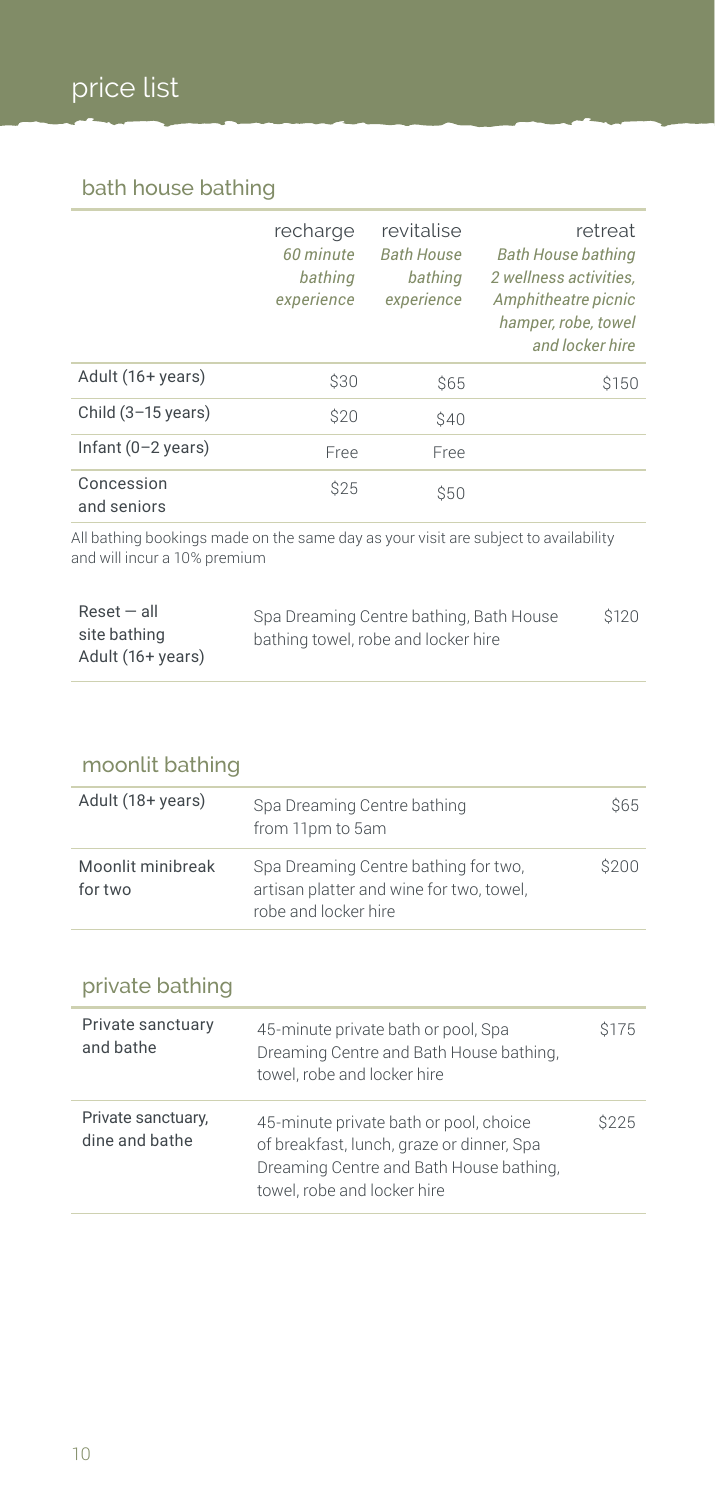#### relaxation spaces

Upgrade your Bath House bathing experience with your very own relaxation space.

|                   |                             | \$100 half day |
|-------------------|-----------------------------|----------------|
| Relaxation cabana | Recommended for 1-5 quests  | \$200 full day |
|                   |                             | \$150 half day |
| Relaxation dome   | Recommended for 4-15 quests | \$300 full day |

| dining packages |                                                                                                                            |       |
|-----------------|----------------------------------------------------------------------------------------------------------------------------|-------|
| Dine and bathe  | Choice of breakfast, lunch, graze or dinner,<br>Spa Dreaming Centre and Bath House<br>bathing, towel, robe and locker hire | \$150 |

| spa packages | Bath House bathing, towel, robe and locker hire.                 | All spa packages include Spa Dreaming Centre and |  |  |
|--------------|------------------------------------------------------------------|--------------------------------------------------|--|--|
| Unwind       | 60 minute treatment                                              | <b>S245</b>                                      |  |  |
| Harmony      | 60 minute treatment and choice of breakfast,<br>lunch or dinner  | \$285                                            |  |  |
| Rejuvenate   | 90 minute treatment                                              | \$310                                            |  |  |
| Surrender    | 120 minute treatment                                             | \$385                                            |  |  |
| <b>Bliss</b> | 180 minute treatment and choice of breakfast,<br>lunch or dinner | \$595                                            |  |  |

\*Only available Tuesday to Thursday outside of school & public holidays.

#### glamping accommodation packages

| Glamping<br>for two                  | Overnight accommodation, all of site bathing,<br>breakfast, glamper exclusive Yoga and Fire and<br>ice wellness experiences                                                                        | from<br>\$650  |
|--------------------------------------|----------------------------------------------------------------------------------------------------------------------------------------------------------------------------------------------------|----------------|
| Glamping<br>and Dine<br>for two      | Overnight accommodation, all of site bathing,<br>breakfast, glamper exclusive yoga and Fire and<br>Ice wellness experience and a two course dinner                                                 | from<br>\$770  |
| Glamping,<br>Dine and<br>Spa for two | Overnight accommodation, all of site bathing,<br>breakfast, glamper exclusive yoga and Fire and<br>Ice wellness experience, a two-course dinner and<br>two 90 minute spa treatments of your choice | from<br>\$1260 |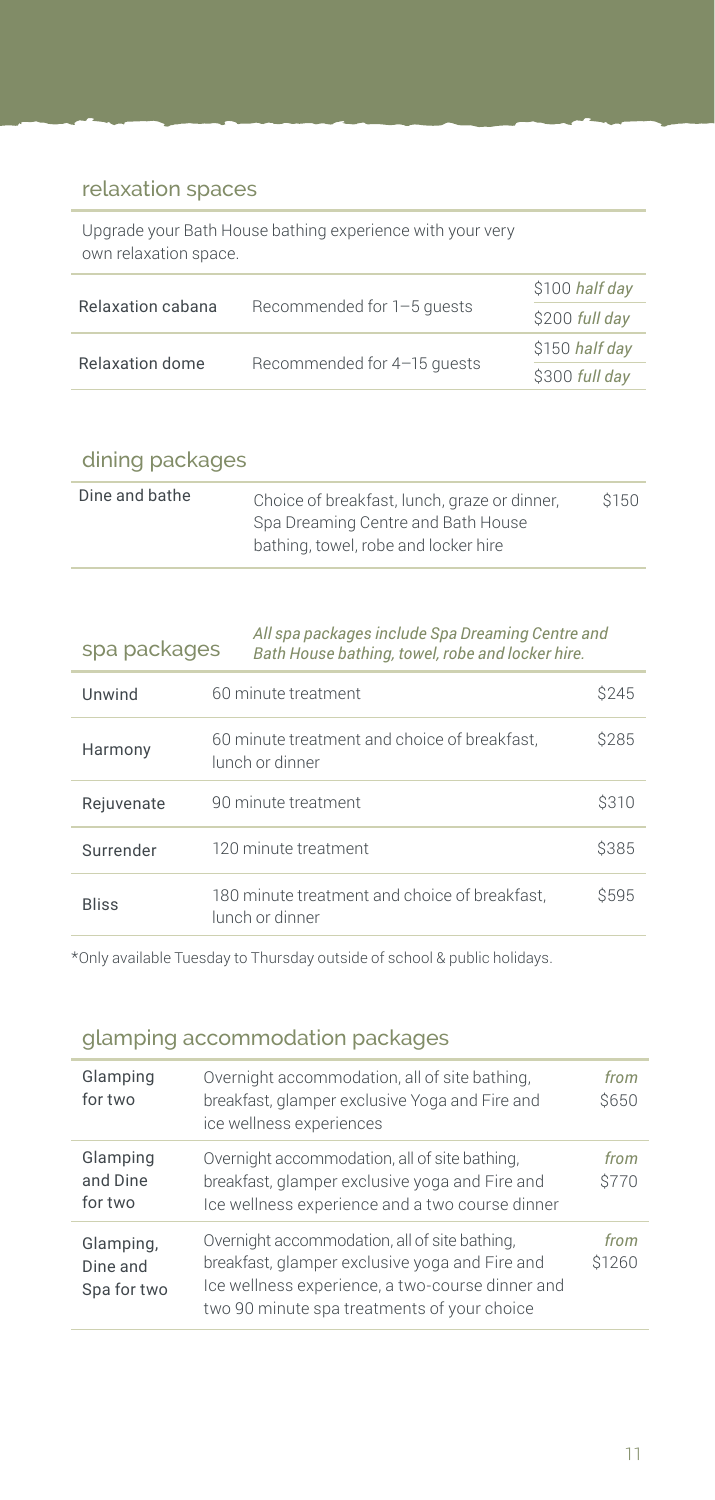

### stay at the springs

You are now welcome to stay with us and continue your wellness journey into the night. Designed for pure relaxation and inspired by nature, we have various accommodation options on the horizon.

Imagine soaking in our geothermal mineral springs, enjoying a nourishing meal and an indulgent spa treatment before strolling to your home for the night. You snuggle underneath a warm doona while you listen to the sounds of the natural environment around you and drift off to sleep. In the morning you will hear nature come alive while you venture up to our iconic hilltop pool to watch the sun rise over the region.

Our accommodation offers a unique experience with the humble luxury of Peninsula Hot Springs, featuring bespoke furniture, custom elements which reflect our environment including locally sourced timber, natural stone bench tops and our geothermal water will be used in a hydronic heating system throughout the concrete flooring.

*For more information, peninsulahotsprings.com/stayatthesprings*

| glamping accommodation packages |             |
|---------------------------------|-------------|
| Glamping for two                | from S650   |
| Glamping & Dine for two         | from \$770  |
| Glamping, Dine & Spa for two    | from \$1260 |